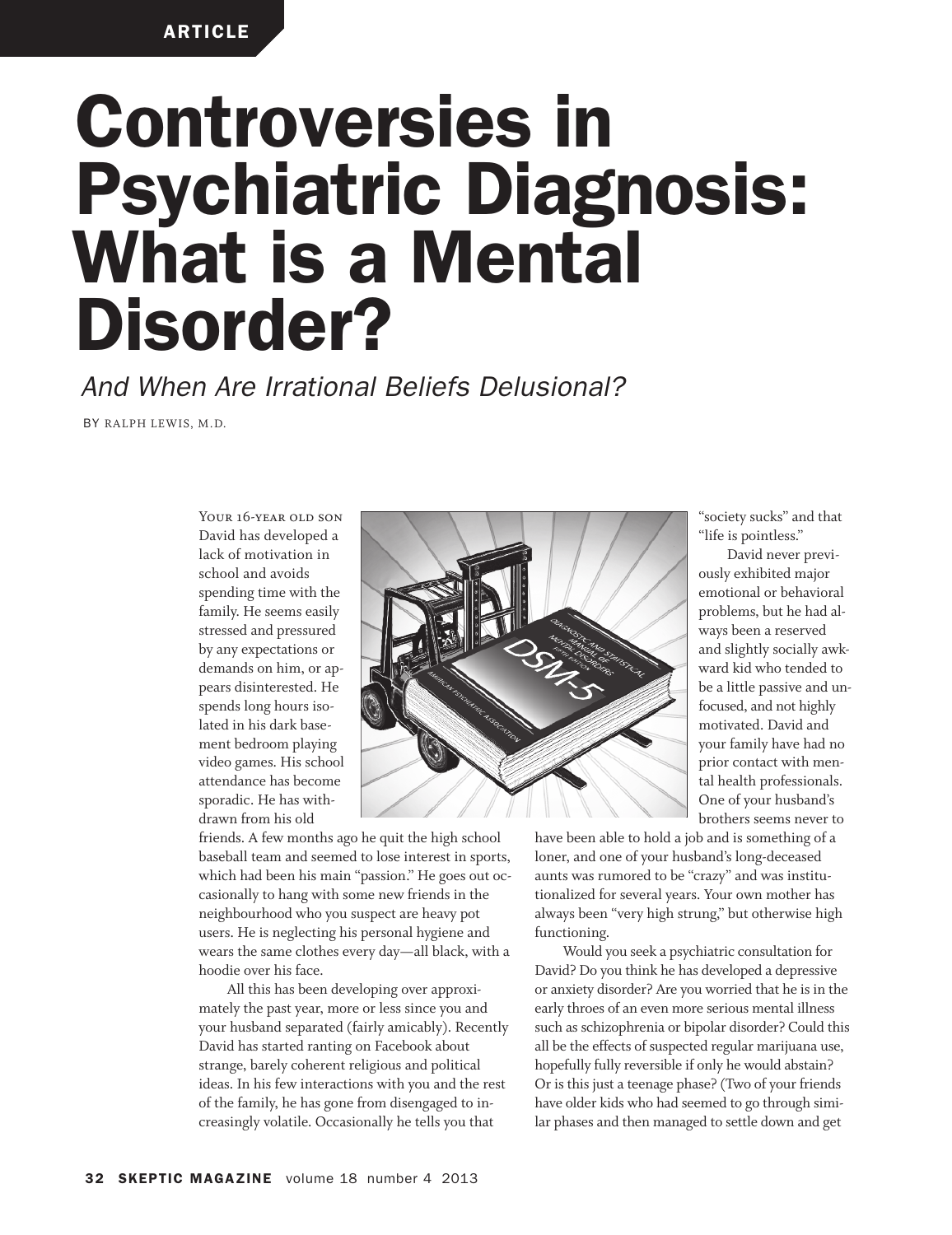on with their lives as they matured). How would you feel if a psychiatrist suggested medication—an antidepressant, or perhaps even an antipsychotic? You recall seeing newspaper headlines about some pretty alarming side effects to such medications, especially in teens. Maybe David just needs someone to talk to, an objective professional whom he might (hopefully) trust and confide in…

### **The Diagnostic and Statistical Manual of Mental Disorders (DSM)**

The DSM, published by the American Psychiatric Association (APA), is an attempt at categorizing mental disorders. It is a well-intended, valiant, if obsessive effort—the most extensive and scientifically based classification of mental disorders available. It has more proven reliability than any other comprehensive classification of mental disorders (the DSM and the World Health Organization's International Classification of Diseases section on mental disorders are mostly harmonized with each other). But the classification system is (surprise!) significantly flawed. The history and foibles of the DSM have been previously described in this magazine.<sup>1,2</sup> One of the main (but unavoidable) flaws is the almost complete reliance of diagnostic criteria on self-reported and observable symptoms rather than on objective tests (since all biological markers identified to date for mental illnesses lack sufficient specificity). Another (perhaps resultant) flaw is the considerable overlap of disorders with each other as well as with normality—most of the categories have fuzzy boundaries. Even seemingly distinct major mental illnesses such as schizophrenia and bipolar disorder have long been recognized to have some overlap with each other, both in terms of symptom pattern and genetic risk factors. <sup>3</sup> It is worth noting here that the problem of defining disease/disorder and its boundary with normality is often and increasingly a matter of debate in medicine in general, as more becomes understood about the continuum of disease processes (such as cancer).

Many DSM disorders also seem at least partially culturally bound. Most notoriously, until the early 1970s homosexuality had been listed as a disorder in an early version of the manual and was removed in part in response to lobbying and shifts in cultural attitudes that called into question the original diagnostic criteria.

The most recent fifth major revision, DSM-5,<sup>4</sup> was published in May 2013. This was the first major revision since 1994. <sup>5</sup> It has drawn criticism from many quarters. Surprisingly, one of the most vociferous critics has been the chairperson of the Task Force that revised DSM-IV, Allen Frances.<sup>6,7</sup> His criticisms mostly center on the process of this particular revision and on the broadening of categories of several mental disorders ("diagnostic inflation") to incorporate phenomena that may arguably be considered aspects of the "normal" human condition, e.g., severe grief, children prone to (very) severe temper tantrums, binge eating, mild cognitive impairment in the elderly, behavioral addictions. Critics such as Gary Greenberg<sup>8</sup> challenge the APA's monopoly on diagnostic "naming rights" and question how psychiatry as a profession can even define mental disorders in any reliable way when they are based on often misleading symptoms and are subject to the lobbying influence of patient groups and clinicians. Greenberg, a practicing psychotherapist who writes about his own experiences of depression, previously authored *Manufacturing Depression: The Secret History of a Modern Disease*. Now, in his *The Book of Woe: The DSM and the Unmaking of Psychiatry,* Greenberg argues that definitions of psychiatric diagnoses are arbitrary. To make his point, he describes a pseudo-diagnosis earnestly defined in 1850 by New Orleans physician Samuel Cartwright as "drapetomania*,*" or "the disease causing Negroes to run away" from slavery. <sup>8</sup> More reasonably, Greenberg is simply cautioning that "the DSM is an attempt to command confidence by suggesting that psychiatry knows more than it does." <sup>9</sup>

To be fair to the APA, criticizing is easy; coming up with a detailed, workable, valid alternative is inestimably harder. It's not clear that any other organization could have done better or would have been able to marshal the enormous scientific resources to which the APA has access. The process has, in fact, been impressively rigorous in many respects (though arguably more rigorous for DSM-IV than for DSM-5). However, the process has evidently been flawed in many other respects, perhaps especially for this particular revision—organizationally flawed (e.g., insufficiently transparent, too rushed by publication deadlines, reaching premature conclusions relative to the scientific evidence for some diagnostic categories), and in some cases ethically flawed (financial conflicts of interest with regard to pharmaceutical company influence on some task force members). However, the much larger reason for problems in the diagnostic classification is the enormous complexity of the human brain and behavior.

Most experienced psychiatrists appreciate this complexity and do not interpret DSM categories rigidly. As one psychiatrist put it in a *New York*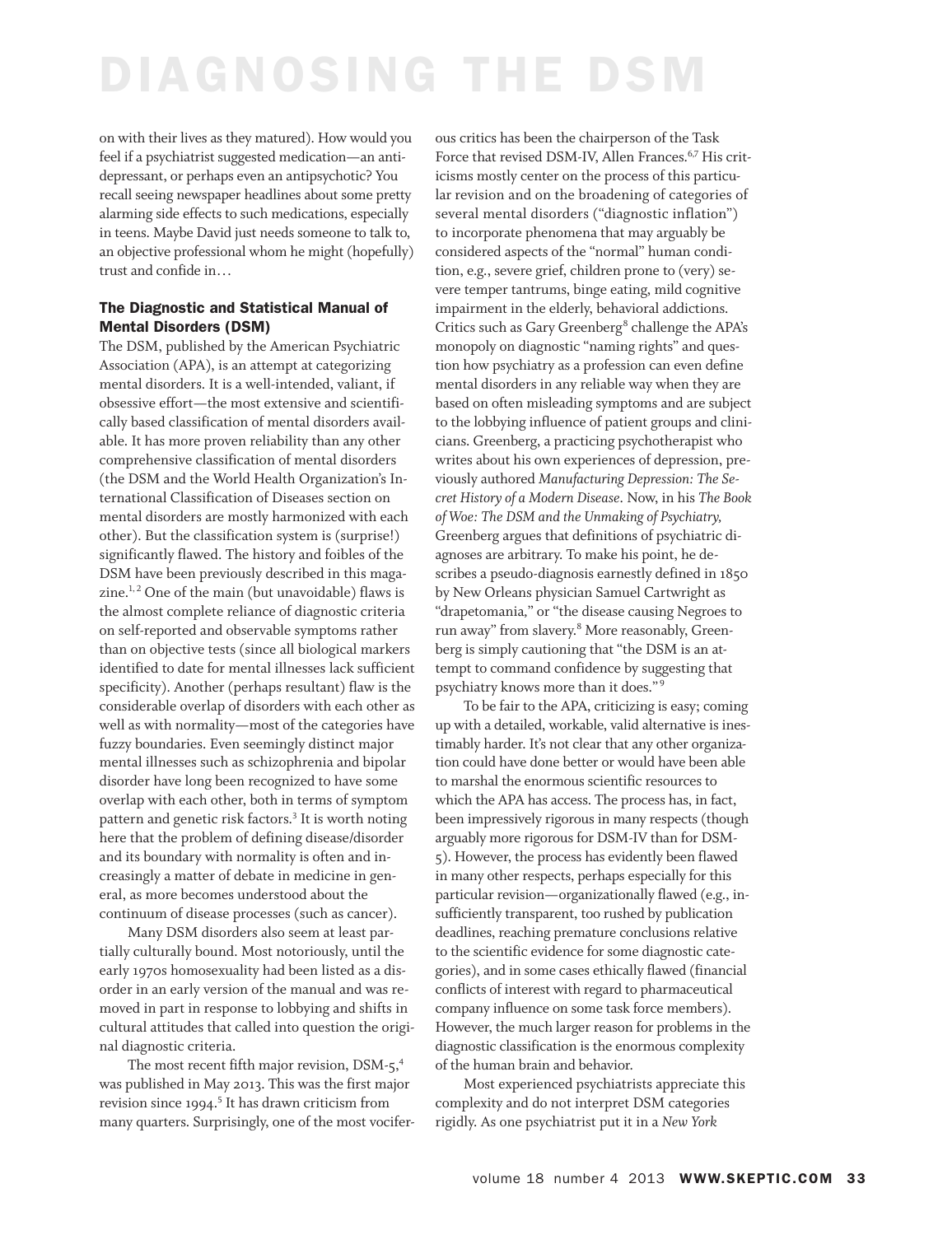*Times* article: "The DSM cautions users against taking too literally the sharp boundaries between disorders and between illness and the normal difficulties of life. Unfortunately, however, key public institutions [insurance companies, state and government agencies, and even the courts] often disregard these caveats. …Many critics overlook a surprising fact about the new DSM: how little attention practicing psychiatrists will give to it."<sup>10</sup>

There had been high hopes for DSM-5. In retrospect, these were based on unrealistic expectations that the exciting breakthroughs in neuroscience of the last two decades would translate into a radical redefinition of mental disorders. It was hoped that the revised diagnostic categories would be based on a solid understanding of the underlying brain-environment causation and the mechanisms/processes by which observable symptoms are produced. <sup>11</sup> Furthermore, it was hoped that research would have produced biological markers that could serve as useful diagnostic tests. Many researchers and clinicians also recognised the inherent limitations and probable lack of validity of the categorical approach to classifying mental disorders (i.e., a system that defines disorders as separate categories and distinct entities). They hoped that DSM-5 would make the transformation to a dimensional approach, whereby mental disorders would be defined on continua, along various intersecting dimensions of psychopathology—dimensions that hopefully would map with more validity onto underlying brain and behavioral processes.

The DSM-5 task force itself had initially hoped and intended to adopt a dimensional approach to defining mental disorders, <sup>3</sup> or at least a <u>.</u><br>blended categorical and dimensional approach.<sup>12</sup> It soon became apparent, however, that these hopes were premature. The science was simply not yet at the level of development that would be required in order to effect this transformation, and the brain and mental disorders were turning out to be even more complex than had generally been appreciated.<sup>13</sup> Furthermore, dimensional measures are difficult to operationalize and are a lot more complicated than categorical diagnoses, so they tend to be tedious and unwieldy to apply in practice. At their annual meeting in May 2012, the APA Assembly voted unanimously to place all dimensional scales in the appendix of the manual, based on the excess burden the scales would place on clinicians (especially if institutions like hospitals and insurance companies would start to

demand that clinicians use them). <sup>14</sup> As Allen Frances put it: "Introducing a botched dimensional system prematurely into DSM-5 may have the negative effect of poisoning the well for their future acceptance by clinicians even when evidence supporting their use has become much more solid. Dimensional diagnosis remains an appealing idea whose time has not yet arrived."<sup>15</sup>

### **NIMH's Proposed Neurobiological Paradigm Shift**

Meanwhile, the National Institute of Mental Health—the main U.S. government mental health research agency—appears to have been growing impatient with the APA's-DSM process. Its Director, Thomas Insel, announced in April 2013 that the NIMH would be "re-orienting its research away from DSM categories. Going forward, we will be supporting research projects that look across current categories—or sub-divide current categories—to begin to develop a better system."<sup>16</sup> In a *New York Times* interview, Insel commented: "As long as the research community takes the DSM to be a bible, we'll never make progress. … People think that everything has to match DSM criteria, but you know what? Biology never read that book."<sup>17</sup>

The NIMH's research-oriented diagnostic classification system is called the Research Domain Criteria (RDoC) project. <sup>19</sup> Several years in the conceptualization, and envisaged as a long-term project, it aims to "Develop, for research purposes, new ways of classifying mental disorders based on dimensions of observable behavior and neurobiological measures." It attempts to focus primarily on the level of brain circuitry. The RDoC approach is described as follows:

The intent is to generate classifications stemming from basic behavioral neuroscience. Rather than starting with an illness definition and seeking its neurobiological underpinnings, RDoC begins with current understandings of behavior-brain relationships and links them to clinical phenomena.

Constructs are grouped into major Domains of functioning, reflecting contemporary thinking about major aspects of motivation, cognition, and social behavior; the five domains are Negative Valence Systems (i.e., systems for "aversive motivation"), Positive Valence Systems (systems for "approach motivation"), Cognitive Systems, Systems for Social Processes, and Arousal/Regulatory Systems. 18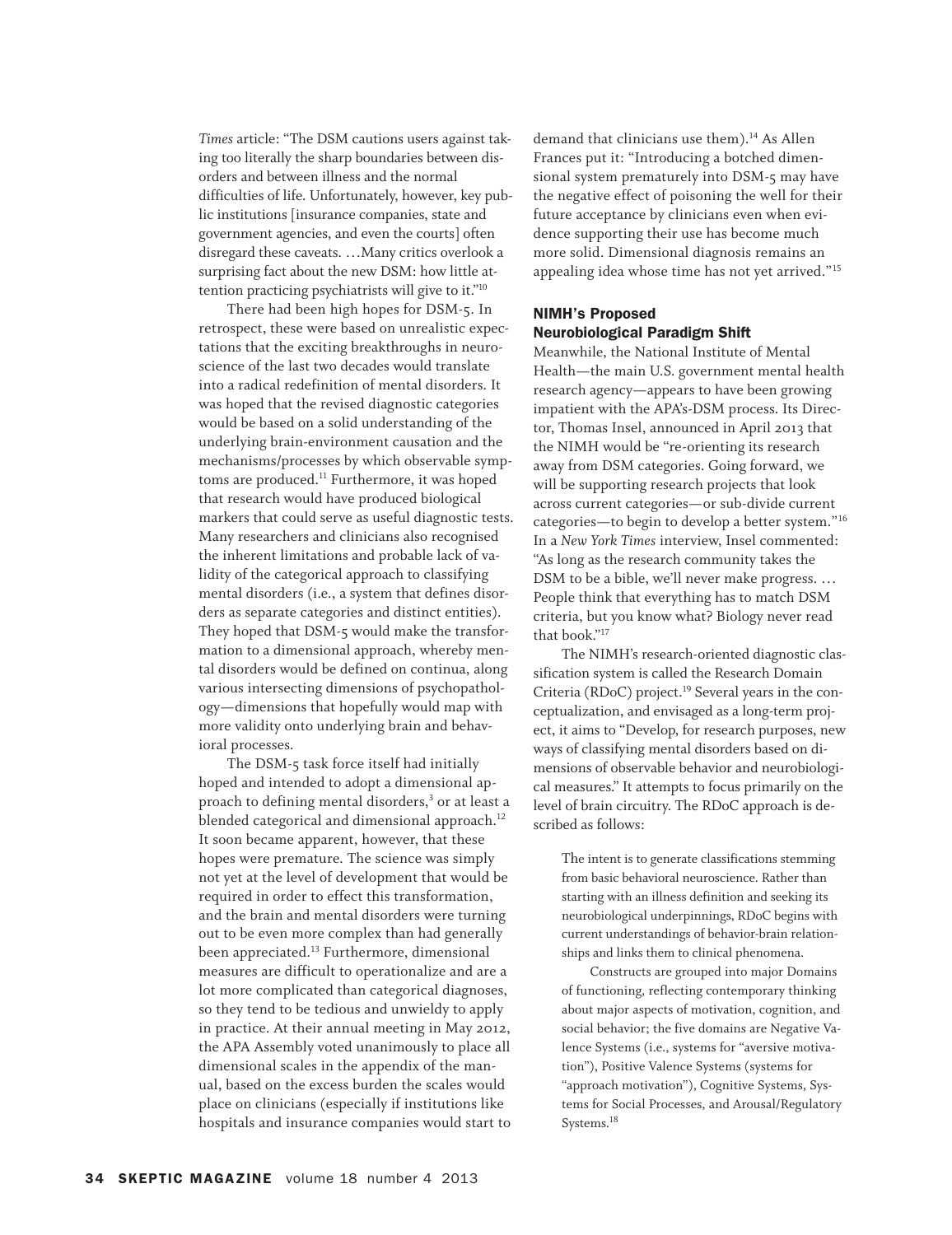Each construct is divided into subconstructs. Detailed frameworks are proposed for studying each of the subconstructs at the level of genes, molecules, cells, circuits, physiology, behavior and selfreports. 18

While most psychiatrists and scientifically-oriented psychologists will probably regard the NIMH's proposal as beginning to address many of the fundamental flaws of the DSM, more traditionally schooled therapists see attempts at anchoring mental disorder definitions more rigorously in neurobiology as being the problem. <sup>20</sup> Allen Frances refers to that traditional view as "psycho-social reductionism." He was, however, also initially critical of the NIMH for having "prematurely promised a grandiose paradigm shift." <sup>21</sup>

To avoid possible perception that the NIMH was dissociating itself from, and supplanting, the DSM-5 classification system, APA president Jeffrey Lieberman, sounding worried, issued a joint damage-control statement in May 2013 with his "good friend and colleague" Thomas Insel. They clarified that the DSM-5 (as a clinical manual) and the NIMH's RDoC (as a research proposal) are complementary. 22, <sup>23</sup> The NIMH is building the framework for future revisions of the DSM but that proposed framework is nowhere near ready for clinical application.

#### **The Threshold from Normal to Abnormal**

Most disorders in DSM-5, as with previous versions of the DSM, include the criterion that the disturbance causes or is associated with "clinically significant distress or impairment in social, occupational/academic, or other important areas of functioning." Exactly how much distress or dysfunction qualifies as clinically significant is a matter of judgement on the part of the clinician. Most disorders also stipulate a minimum number of symptoms and a minimum duration/persistence.

Psychiatric disorders can be understood (with certain exceptions) as exaggerated or extreme forms of general human states and traits. Individuals may be predisposed genetically, or due to other biological or psychosocial factors, to develop disorders that in many cases are amplifications of less extreme, more general and universal human tendencies.

Many if not most psychiatric disorders show quite strong inherited patterns of susceptibility, almost certainly involving complex interactions between multiple susceptibility genes and gene-environment interactions. The course of a given disorder (acute single or recurrent episodes,

chronic, life-long) differs for different disorders and for different individuals.

Most psychiatric disorders can be very well described as being on a continuum with normality the tail end of the bell curve, if you will. There are many ways to understand the diversity of human traits and tendencies and their extreme dysfunctional forms by applying insights from fields such as cognitive neuroscience, developmental psychology and evolutionary psychology. The spectrum approach can be applied to understanding autism, attention deficit, depression, anxiety, obsessiveness, sexual dysfunctions, addiction, cognitive impairment in the elderly, and personality disorders, among other conditions. As we shall see, even psychosis can be understood on a continuum.

### **The Myth of Mental Illness and the 1960s Anti-psychiatry Movement**

Social critic psychiatrists Thomas Szasz and R.D. Laing famously argued in the 1960s that mental illnesses—even serious ones like schizophrenia were not real illnesses with biological causes. 24,25 In the psychedelic 60s, the naive idea was popular that schizophrenia and other forms of psychosis were merely alternative, non-conformist ways of experiencing reality. This radically skeptical view reflected a widely prevalent postmodernist (or relativist) notion that truth and reality are subjective and relative, and that there are many equally valid views of reality. Psychiatrists were viewed as agents of social control, enforcers of conformity.

That image, coupled with real incidents of abuse in over-crowded, underfunded, outdated mental asylums, and the paucity of available effective treatments for out of control psychotic patients, led to the *One Flew Over the Cuckoo's Nest* view of psychiatry. Combined with other factors, all this contributed to massive de-institutionalization and the surge of homeless mentally ill people out onto urban streets, particularly in North America.

Research in biological psychiatry and brain science regained traction in the 1970s, gradually shifting perceptions back towards understanding serious mental disorders like schizophrenia as brain disorders, comparable to Alzheimer's Disease. Psychiatric disorders differ from standard neurological disorders not in their underlying neural substrate, but in their complexity. Fortunately, I do not need to persuade this readership that the mind is the product of nothing but the brain, in interaction with the environment.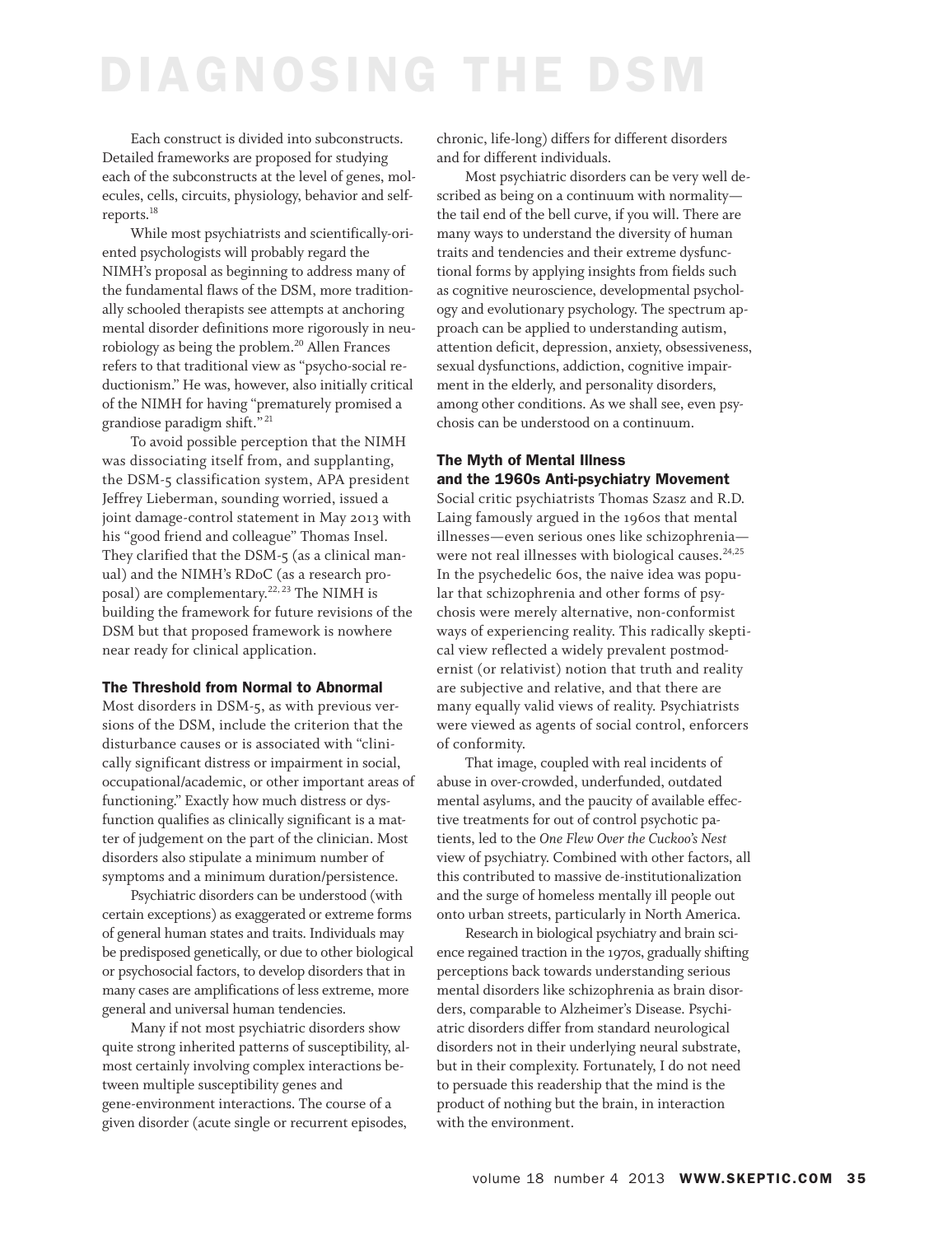### **Psychosis and its Relation to Normal Irrationality**

What is psychosis? Consider this case: A young woman thought that a paper napkin placed under her windshield wiper was a message to her that her coworkers would hurt her and make her cry (she would need a napkin to wipe her eyes). She inferred the same thing from a napkin that she found the following day lying near her morning newspaper outside her front door. She took this as confirmation of her suspicions. She had also seen the word "loser" carved into the snow outside her house a few months earlier and now realized that it must refer to her and that it was written by the coworkers. She said that the same word had been written in the snow outside a neighbor's house on that occasion, which she took to mean that the coworkers were telling all her neighbors about her. (Her husband told me that their house is next to a school, and that hundreds of high school students walk past their house every day. The husband figured that the writing in the snow was just school kids fooling around and had nothing to do with their family or their home. But she was not persuaded). She also thought that there was an abundance of Apartment Rental Guide flyers posted in her neighbourhood, and that these were directed at her personally, trying to harass her and convey a message to her that she should move from her house. She started to believe that graffiti in the neighbourhood contained messages directed at her and believed that she could read specific messages in the graffiti scrawl, all pertaining to her. She started to think that this was the case not only for graffiti in her neighbourhood, but throughout the entire city.

Psychosis is a general term referring to abnormal mental states in which people lose touch with reality. This loss of touch typically manifests as delusions and/or hallucinations. Some people suffering psychosis may also become disorganized in their thought processes, and some may exhibit other deficits such as loss of motivation.

There are many causes of psychosis, including schizophrenia, bipolar disorder (manic-depression), severe non-bipolar depression, dementia (e.g., Alzheimer's), drug-induced states, and a wide range of general medical conditions affecting the brain.

Psychosis has traditionally been considered a highly abnormal state, one that for practical purposes is categorically distinct from normal mental states. It is practically synonymous with the colloquial terms insanity or madness. In this sense, it would appear to be the least likely mental phenomenon to exist on a continuum. Nevertheless, increasingly, the evidence has been pointing in that direction, and psychiatrists have been questioning the very definition of terms like "delusion." <sup>26</sup>

It is common for people to experience transient or even chronic psychotic symptoms without showing signs of any standard category of psychotic disorder.<sup>27, 28</sup> A cross-national WHO study<sup>28</sup> found evidence that "within the dimension of reality distortion…, the more symptoms the subject has, the worse [their] functioning and health [is]," even among those who did not meet the criteria for a disorder. There is suggestive evidence that certain kinds of subtle cognitive deficits may be associated with being prone to psychotic-like thinking or perception in the general population. <sup>27</sup> Cognitive deficits are known to be more strongly associated with schizophrenia. <sup>29</sup> In a sense, the brain's cognitive checks and balances may be malfunctioning, so the usual reality checks that prevent our irrationality from getting too exaggerated are lost in psychosis.

Apart from the issue of subclinical, but nevertheless identifiable, delusions not meeting the additional criteria for a mental disorder, there is no definitive dividing line between delusions and more general irrational fixed beliefs. Delusions are defined in DSM-5 as "fixed beliefs that are not amenable to change in light of conflicting evidence" (p. 87). Readers of SKEPTIC will require no elaboration of the point that weird, irrational beliefs are rampantly prevalent in the general population, and that people with such beliefs often continue to hold them (indeed, even more strongly) despite being confronted with incontrovertible evidence to the contrary, the result of a psychological process called cognitive dissonance.

Delusions are more specifically defined as "fixed, false beliefs, strongly held and immutable in the face of refuting evidence, *that are not consonant with the person's educational, social, and cultural background*."<sup>30</sup> (Thus, Richard Dawkins' use of the term "The God Delusion,"<sup>31</sup> while an effective rhetorical device, would be a clinically invalid application of the term "delusion" in a psychiatric clinic.) Michael Shermer has given us many varied examples of the normal human brain as a "belief engine" in his book *The Believing Brain*, <sup>32</sup> demonstrating how "From sensory data flowing in through the senses the brain naturally begins to look for and find patterns, and then infuses those patterns with meaning." He continues: "Our brains evolved to connect the dots of our world into meaningful patterns that explain why things happen. These meaningful patterns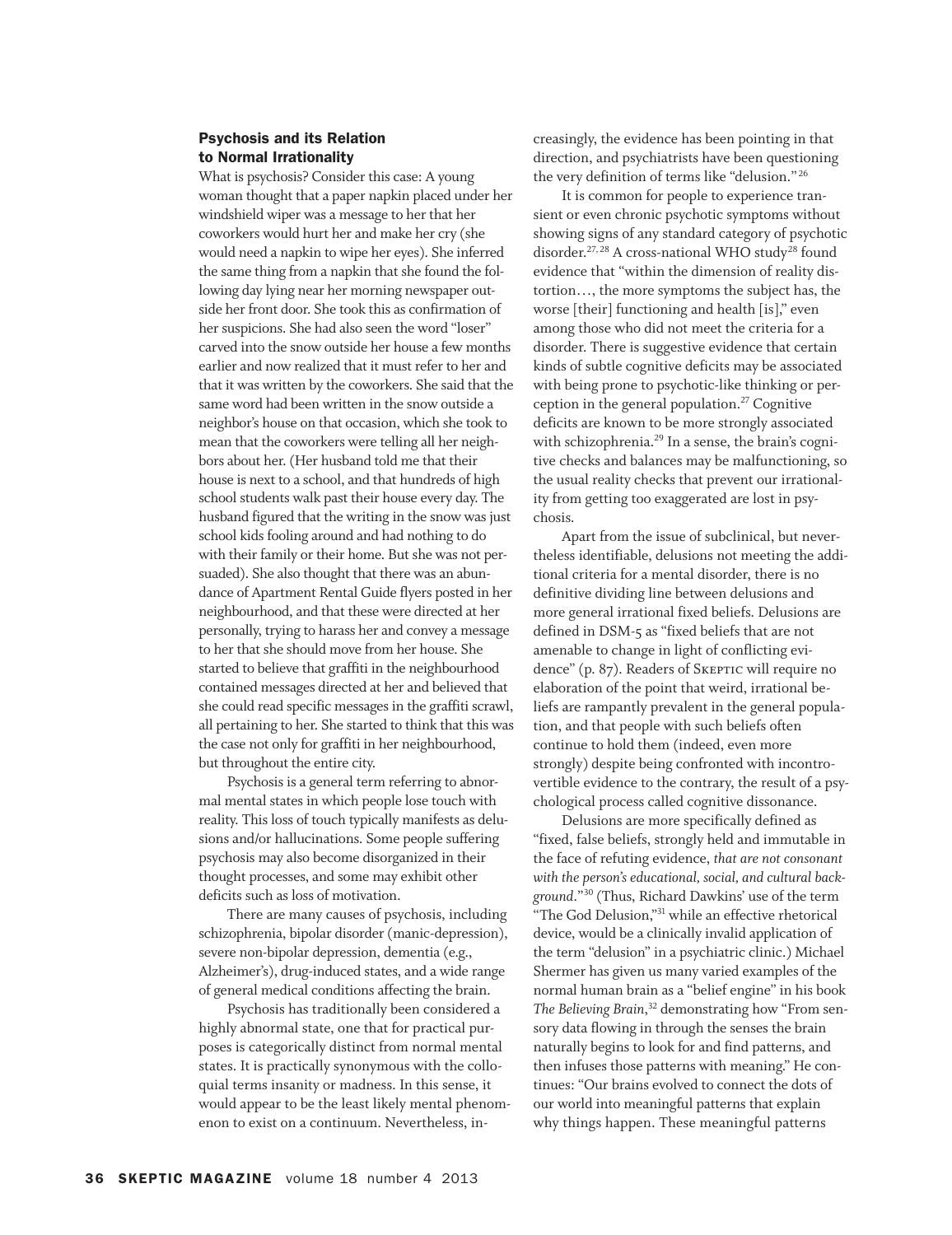become beliefs, and these beliefs shape our understanding of reality. Once beliefs are formed, the brain begins to look for and find confirmatory evidence in support of those beliefs."<sup>32</sup>

In the general population, suggestibility and credulity also play a large role in irrational beliefs. Clearly, some people are much more suggestible than others. Critical thinking skills do not come naturally to most people and need to be formally learned. Well-described universal human cognitive errors are typically at play in irrational beliefs. As readers of Skeptic know all too well, critical thinking is incompletely correlated with general intelligence and with educational level. As a criticalthinking skeptic, don't be too complacent though. You may be relatively more immune to irrational thinking, but psychosis is a powerful phenomenon— I've known many strongly scientifically-oriented patients to form bizarre delusions.

Not only delusions, but hallucinations too, may occur in otherwise mentally well people—described for example by Oliver Sacks in his book *Hallucinations,* in which the neurologist also recounts his own hallucinations.<sup>33</sup>

#### **Dopamine, Normal Attention and Psychosis**

Psychosis has been shown to involve a state of overactivation of certain brain dopamine circuits. Dopamine is one of the brain's neurotransmitters a chemical transmitting messages between neurons. This is one of the important reasons why certain street drugs can induce psychosis—they over-activate dopamine systems. It is also why antipsychotic drugs that block dopamine transmission improve psychosis.

Part of the mechanism of delusions might be that dopamine imbues stimuli perceived by the brain with abnormal salience (prominence). 34-36 In other words, dopamine marks a stimulus as an important signal, against a background of "noise." Dopamine is often referred to as a "reward chemical," but reinforcement would be a better term than reward. Dopamine reinforces (and orients) attention and motivation. When dopamine gets activated in our brains by a particular stimulus or action, it is nature's way of telling us that something is important for us—nature is telling us that we ought to focus on that stimulus or to persist in that action. Brain reward/reinforcement mechanisms play a crucial role in selectively reinforcing important learned information (or ideas) or important learned behaviours.

Many street drugs essentially hijack the brain's

reward/reinforcement mechanisms by causing intense over-stimulation of dopamine circuits. This leads addicts to become excessively attentive to drug cues and motivated to repeatedly seek out anything related to that drug. In addition, these same street drugs have the potential to trigger psychosis in a susceptible proportion of people.

When we detect more "signal" relative to "noise" (for example, in an indistinct visual picture), then we identify more patterns. If our signal to noise detection is too high, we tend to identify patterns where none exist.<sup>37,38</sup> This is what Shermer calls "patternicity," the tendency to find meaningful patterns in both meaningful and meaningless noise (think of the woman and the paper napkins, flyers and graffiti). A problem that has been associated with dopamine *under*-activity is Attention Deficit Disorder. For people with ADD, activities need to be very salient (e.g., novel), and preferably continuously novel, to grab and hold their attention and interest and to sustain their motivation to persist in an activity.

Newer research suggests that dopamine plays an important role in error detection, helping to determine whether a perception meets expectations or predictions. <sup>39</sup> When there is a discrepancy or error between expectations and perception (i.e., the perception of a stimulus or the outcome of a behavior does not match expectations), then dopamine release might mark that event as important, novel and warranting attention (salient). If the perception exceeds expectations, it may be experienced as rewarding and the person may seek to repeat the experience. Part of the mechanism of psychosis might pertain to a defect in error-detec- $\frac{1}{2}$  tion mechanisms or prediction error.<sup>32,40</sup>

Some people may be predisposed for genetic or other reasons to develop a state of dopamine overactivity, which may or may not reach clinical disorder proportions (impairment of functioning, etc.). Schizophrenia, which is characterized by other impairments besides psychosis, may be conceptualized as "dopamine dysregulation in the context of a compromised brain."<sup>36</sup>

### **The Belief That "Everything Happens for a Reason"**

The most common type of delusion is called *referential delusion*: when an individual with psychosis becomes convinced that random coincidences have intentional and personal reference to them. My patients regularly tell me that events in their lives are being contrived or influenced surreptitiously, or that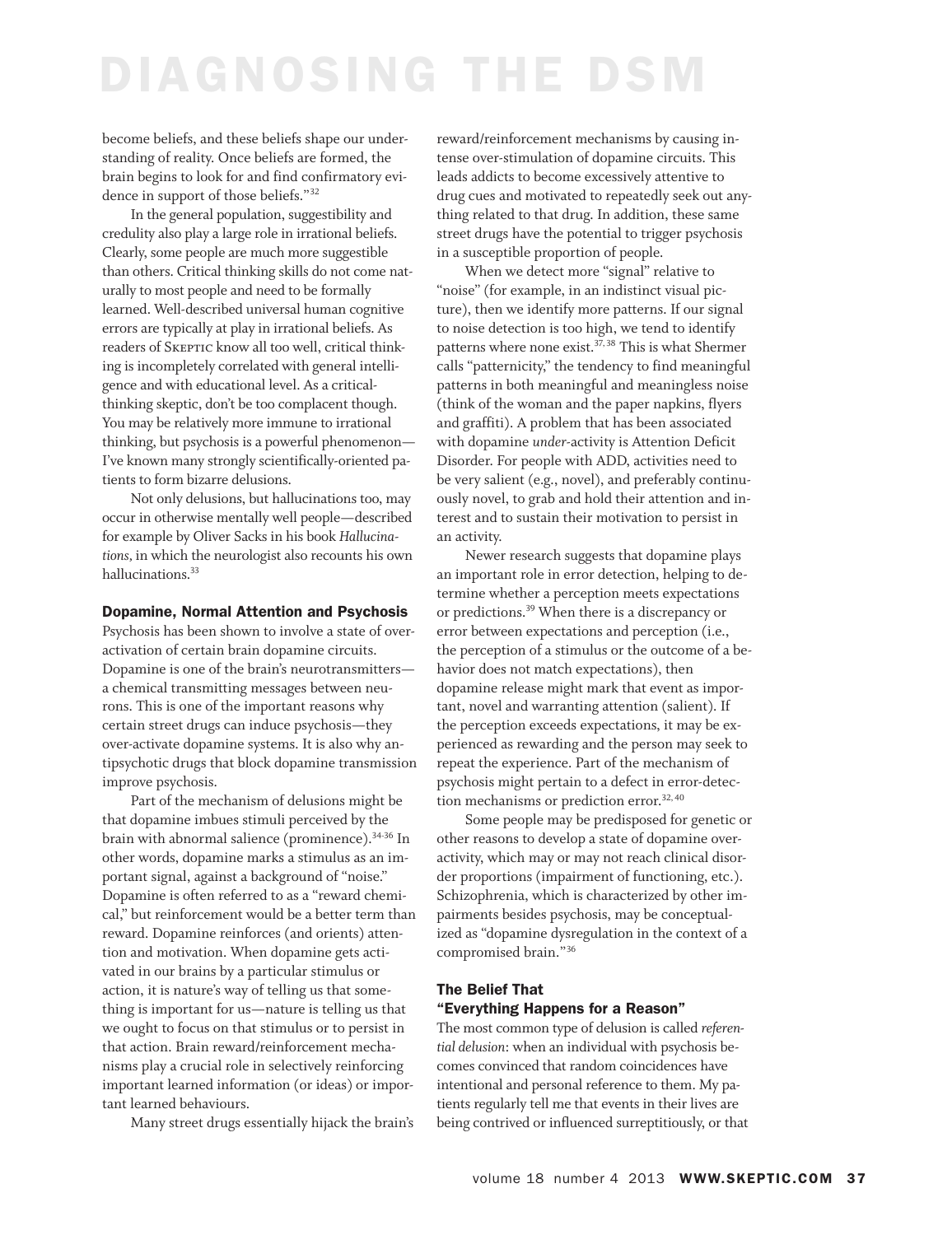their environment is somehow being manipulated. They detect "hidden messages" and "signs." They tell me that these observations "couldn't possibly just be a random coincidence." They present all kinds of "evidence" that they consider irrefutable. These types of delusion are a central characteristic of paranoia and of grandiosity. For the psychotic person, everything happens for a reason, and it's all about him or her. Sound familiar?

People normally and instinctively tend to seek and find purpose and meaning in their lives. It is an intuitive human tendency to assume that not only moment-to-moment events, but life and the universe as a whole, are inherently purposeful, intentional and designed, that "things are meant to be." As an aside, it is worth noting something else here from my experience as a psychiatrist working with many people who are experiencing great adversity and who are otherwise mentally well: The belief that "everything happens for a reason"—that our lives are overseen by a higher power, is a doubleedged sword. It can be reassuring and comforting, but can also lead to an existential crisis, feelings of abandonment, and bitter anguish, that leads those who suffer cruel adversity to ask "Why me?!"

Shermer lucidly articulates an evolutionary psychology theory of why in the first place humans are so strongly predisposed to see meaning, purpose and "agency" (i.e., willful action or deliberate intention) in events: These human traits most likely evolved to detect predators and prey and to cooperate as social animals, by readily identifying patterns and by inferring other beings' intentions from those patterns.

Psychosis has the effect of amplifying and exaggerating this natural tendency to perceive intentionality, or to believe in special purpose. Dopamine over-activity may erroneously reinforce the pairing (learning) of associations between what would otherwise be unrelated, coincidental events, by arbitrarily marking them as salient. 34-36, <sup>41</sup> In other words, random events now seem imbued with importance and meaning, when they should not be. Essentially, in psychosis, changes in dopamine transmission can lead the brain to have difficulty determining whether a stimulus is important or irrelevant. 39

### **Lesser Shades of Psychoticism in the General Population**

The lifetime prevalence of (strictly defined) schizophrenia appears to be 0.3-0.7 percent of the population (DSM-5, 102). Bear in mind that there are several additional types of DSM-5 defined primary psychotic disorders, and many other secondary causes of transient psychosis. Besides these disorders, studies show that around four percent of the (U.S.) population have significant enduring oddness in thinking and behavior defined as Schizotypal Personality Disorder (DSM-5, 657). This is thought to be on the schizophrenia spectrum and is more prevalent among first-degree biological relatives of people with schizophrenia. Paranoid Personality Disorder is another disorder defined by enduring irrational tendencies (predominantly distrust and suspiciousness) (DSM-5, 649). But the spectrum/continuum of odd psychotic-like thinking in the general population probably extends quite a lot further than these categories.

One research construct that attempts to define the more significant end of the spectrum of proneness to odd thinking in the general population is the personality dimension of "Psychoticism." An updated definition of this personality domain is provided in DSM-5 in the section on alternative models requiring further discussion and research. The definition includes the characteristic of "exhibiting a wide range of culturally incongruent odd, eccentric or unusual behaviors and cognitions" (DSM-5, 781). Psychoticism is considered one of five "*maladaptive* variants of the five domains of the extensively validated and replicated model of *normal* personality known as the 'Big Five,' or Five Factor Model of personality (FFM)" (DSM-5, 773).

The FFM describes personality dimensions in the general population. The normal FFM dimension of which Psychoticism is conceived as being a maladaptive variant at one end of the scale, is the dimension known as "Openness"—referring to openness to new experiences and ideas. This sounds like a good thing, and it generally is. It may be associated with creativity. But in the FFM, extremes on either end of any of the five dimensions are regarded as relatively maladaptive. People who are excessively "open" are overly suggestible and credulous. As skeptics like to say, "Let's be openminded, but not so open-minded that our brains fall out." This trait of excessive openness probably describes a lot of people in the general population who are susceptible to irrational "weird" beliefs (paranormal, etc.) that fall short of psychoticism.

#### **Conclusion**

In summary, there is increasing agreement in the field of psychiatry that most mental disorders exist on a continuum with normal human experience and that there is overlap between disorders.